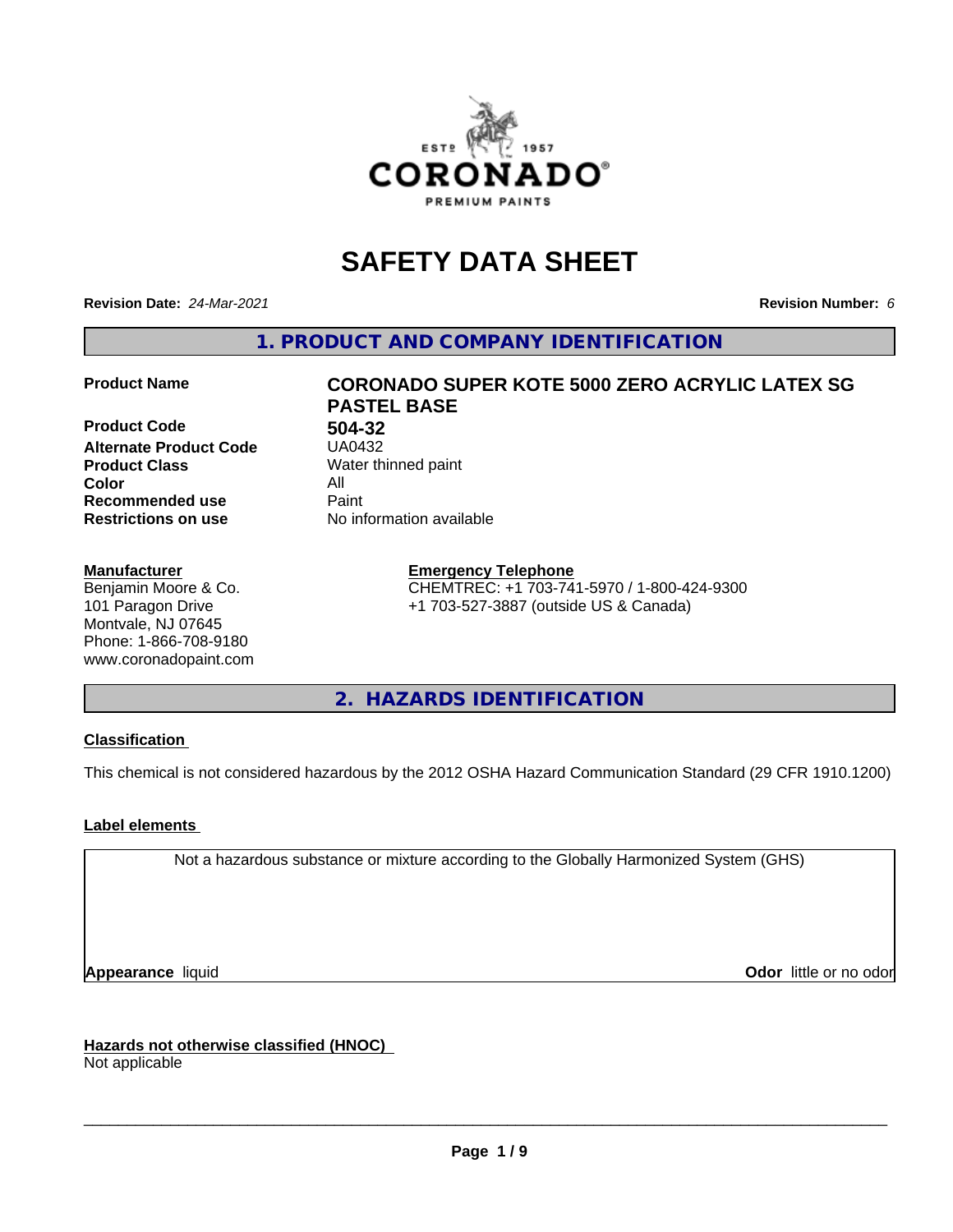# **Other information**

No information available

 **WARNING:** This product contains isothiazolinone compounds at levels of <0.1%. These substances are biocides commonly found in most paints and a variety of personal care products as a preservative. Certain individuals may be sensitive or allergic to these substances, even at low levels.

\_\_\_\_\_\_\_\_\_\_\_\_\_\_\_\_\_\_\_\_\_\_\_\_\_\_\_\_\_\_\_\_\_\_\_\_\_\_\_\_\_\_\_\_\_\_\_\_\_\_\_\_\_\_\_\_\_\_\_\_\_\_\_\_\_\_\_\_\_\_\_\_\_\_\_\_\_\_\_\_\_\_\_\_\_\_\_\_\_\_\_\_\_

# **3. COMPOSITION INFORMATION ON COMPONENTS**

| $\sim$<br>$ -$<br>…∩ame                                | ਂ Nc             | n   |
|--------------------------------------------------------|------------------|-----|
| $\sim$<br>--<br>$+nn$<br>um.<br>dioxide<br>ાાદ<br>---- | $ -$<br>ובר<br>ີ | . . |

|                                                  | 4. FIRST AID MEASURES                                                                                    |
|--------------------------------------------------|----------------------------------------------------------------------------------------------------------|
| <b>General Advice</b>                            | No hazards which require special first aid measures.                                                     |
| <b>Eye Contact</b>                               | Rinse thoroughly with plenty of water for at least 15 minutes and consult a<br>physician.                |
| <b>Skin Contact</b>                              | Wash off immediately with soap and plenty of water while removing all<br>contaminated clothes and shoes. |
| <b>Inhalation</b>                                | Move to fresh air. If symptoms persist, call a physician.                                                |
| Ingestion                                        | Clean mouth with water and afterwards drink plenty of water. Consult a physician<br>if necessary.        |
| <b>Most Important</b><br><b>Symptoms/Effects</b> | None known.                                                                                              |
| <b>Notes To Physician</b>                        | Treat symptomatically.                                                                                   |
|                                                  | 5. FIRE-FIGHTING MEASURES                                                                                |

| Use extinguishing measures that are appropriate to local<br>circumstances and the surrounding environment.                                   |
|----------------------------------------------------------------------------------------------------------------------------------------------|
| As in any fire, wear self-contained breathing apparatus<br>pressure-demand, MSHA/NIOSH (approved or equivalent)<br>and full protective gear. |
| Closed containers may rupture if exposed to fire or<br>extreme heat.                                                                         |
| No.                                                                                                                                          |
| No.                                                                                                                                          |
| Not applicable                                                                                                                               |
|                                                                                                                                              |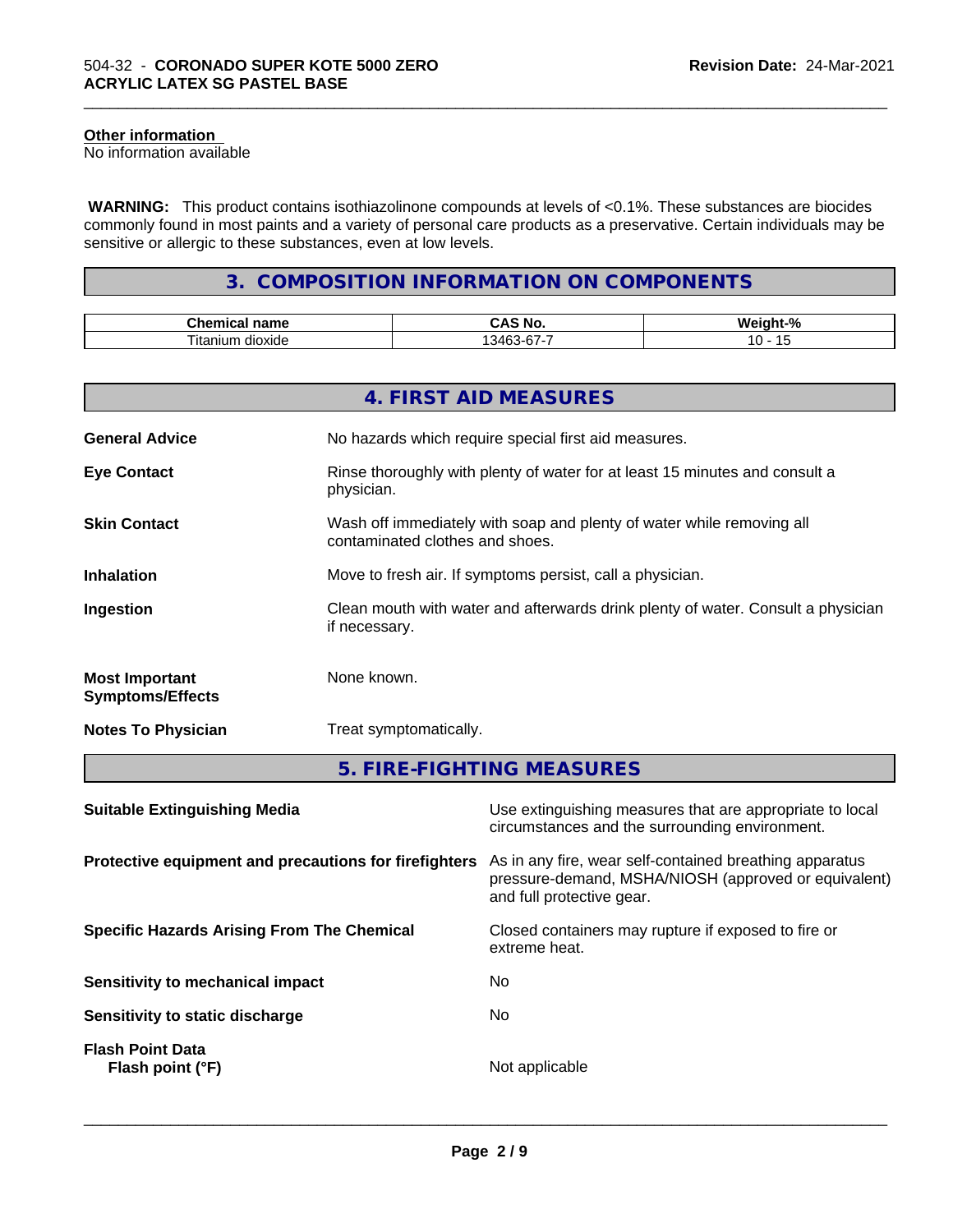| Flash Point (°C)<br>Method                                    |                 | Not applicable<br>Not applicable |                                |
|---------------------------------------------------------------|-----------------|----------------------------------|--------------------------------|
| <b>Flammability Limits In Air</b>                             |                 |                                  |                                |
| Lower flammability limit:<br><b>Upper flammability limit:</b> |                 | Not applicable<br>Not applicable |                                |
| <b>NFPA</b><br>Health: 1                                      | Flammability: 0 | Instability: 0                   | <b>Special: Not Applicable</b> |
| <b>NFPA Legend</b><br>$\bigcap$ blat line and are             |                 |                                  |                                |

\_\_\_\_\_\_\_\_\_\_\_\_\_\_\_\_\_\_\_\_\_\_\_\_\_\_\_\_\_\_\_\_\_\_\_\_\_\_\_\_\_\_\_\_\_\_\_\_\_\_\_\_\_\_\_\_\_\_\_\_\_\_\_\_\_\_\_\_\_\_\_\_\_\_\_\_\_\_\_\_\_\_\_\_\_\_\_\_\_\_\_\_\_

- 0 Not Hazardous
- 1 Slightly
- 2 Moderate
- 3 High
- 4 Severe

*The ratings assigned are only suggested ratings, the contractor/employer has ultimate responsibilities for NFPA ratings where this system is used.*

*Additional information regarding the NFPA rating system is available from the National Fire Protection Agency (NFPA) at www.nfpa.org.*

|                                  | 6. ACCIDENTAL RELEASE MEASURES                                                                                                                                                   |
|----------------------------------|----------------------------------------------------------------------------------------------------------------------------------------------------------------------------------|
| <b>Personal Precautions</b>      | Avoid contact with skin, eyes and clothing. Ensure adequate ventilation.                                                                                                         |
| <b>Other Information</b>         | Prevent further leakage or spillage if safe to do so.                                                                                                                            |
| <b>Environmental precautions</b> | See Section 12 for additional Ecological Information.                                                                                                                            |
| <b>Methods for Cleaning Up</b>   | Soak up with inert absorbent material. Sweep up and shovel into suitable<br>containers for disposal.                                                                             |
|                                  | 7. HANDLING AND STORAGE                                                                                                                                                          |
| <b>Handling</b>                  | Avoid contact with skin, eyes and clothing. Avoid breathing vapors, spray mists or<br>sanding dust. In case of insufficient ventilation, wear suitable respiratory<br>equipment. |
| <b>Storage</b>                   | Keep container tightly closed. Keep out of the reach of children.                                                                                                                |
| <b>Incompatible Materials</b>    | No information available                                                                                                                                                         |
|                                  |                                                                                                                                                                                  |

**8. EXPOSURE CONTROLS/PERSONAL PROTECTION**

#### **Exposure Limits**

| rhamia<br>$\sim$ 14.44 $\sigma$<br>⊶ne.<br>ernic<br>name | JGIH ⊺            | <b>DE</b><br>$\mathbf{r}$<br>-<br>-- |
|----------------------------------------------------------|-------------------|--------------------------------------|
| dioxide<br>, itanium                                     | TWA.<br>na/m<br>v | .<br>.<br>וטו<br>w                   |

#### **Legend**

ACGIH - American Conference of Governmental Industrial Hygienists Exposure Limits OSHA - Occupational Safety & Health Administration Exposure Limits N/E - Not Established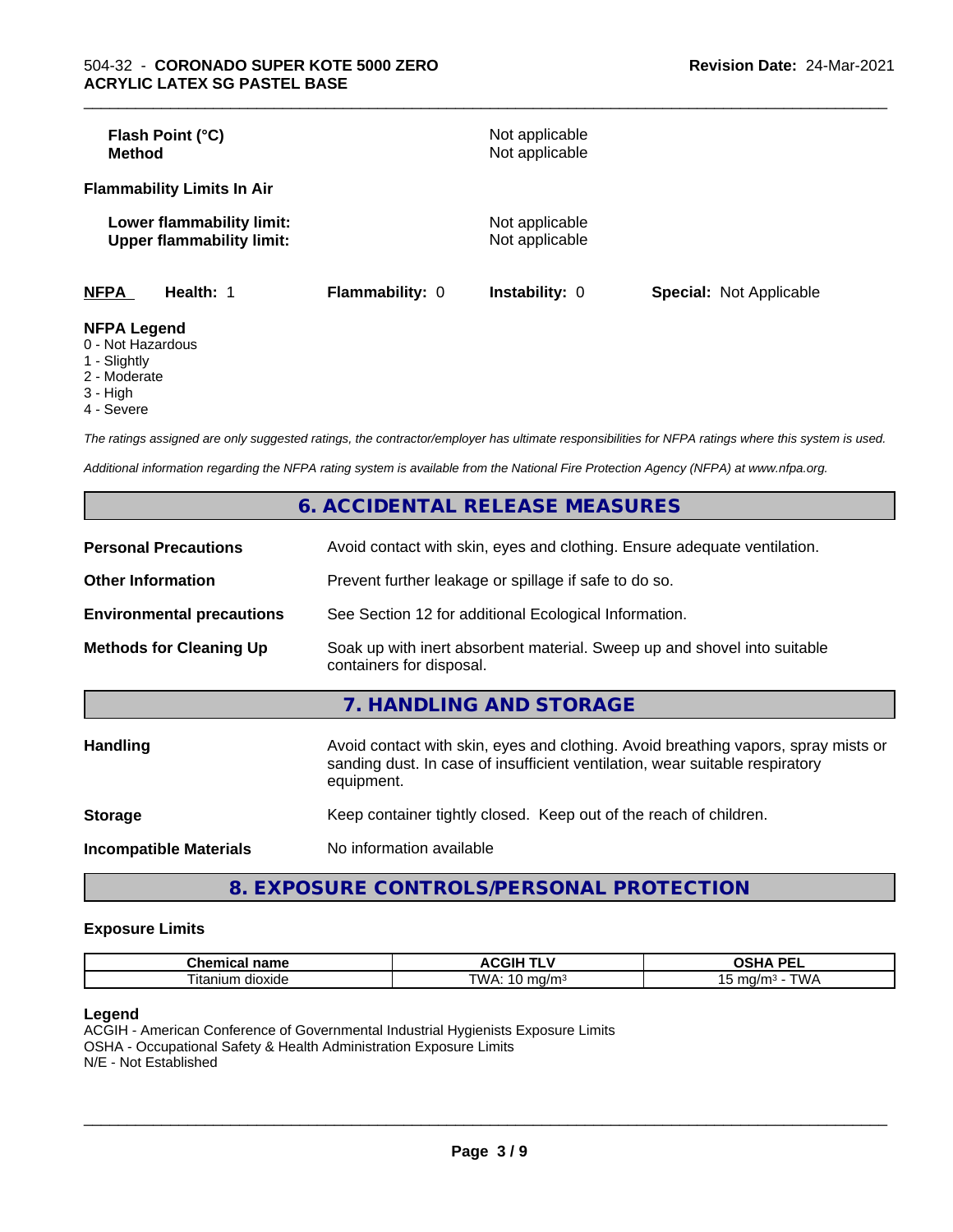| <b>Engineering Measures</b>          | Ensure adequate ventilation, especially in confined areas.                                                                          |
|--------------------------------------|-------------------------------------------------------------------------------------------------------------------------------------|
| <b>Personal Protective Equipment</b> |                                                                                                                                     |
| <b>Eye/Face Protection</b>           | Safety glasses with side-shields.                                                                                                   |
| <b>Skin Protection</b>               | Protective gloves and impervious clothing.                                                                                          |
| <b>Respiratory Protection</b>        | In case of insufficient ventilation wear suitable respiratory equipment.                                                            |
| <b>Hygiene Measures</b>              | Avoid contact with skin, eyes and clothing. Remove and wash contaminated<br>clothing before re-use. Wash thoroughly after handling. |

\_\_\_\_\_\_\_\_\_\_\_\_\_\_\_\_\_\_\_\_\_\_\_\_\_\_\_\_\_\_\_\_\_\_\_\_\_\_\_\_\_\_\_\_\_\_\_\_\_\_\_\_\_\_\_\_\_\_\_\_\_\_\_\_\_\_\_\_\_\_\_\_\_\_\_\_\_\_\_\_\_\_\_\_\_\_\_\_\_\_\_\_\_

# **9. PHYSICAL AND CHEMICAL PROPERTIES**

| Appearance                           | liquid                   |
|--------------------------------------|--------------------------|
| Odor                                 | little or no odor        |
| <b>Odor Threshold</b>                | No information available |
| Density (Ibs/gal)                    | $9.7 - 10.1$             |
| <b>Specific Gravity</b>              | $1.16 - 1.21$            |
| рH                                   | No information available |
| <b>Viscosity (cps)</b>               | No information available |
| Solubility(ies)                      | No information available |
| <b>Water solubility</b>              | No information available |
| <b>Evaporation Rate</b>              | No information available |
| Vapor pressure                       | No information available |
| Vapor density                        | No information available |
| Wt. % Solids                         | $40 - 50$                |
| Vol. % Solids                        | $25 - 35$                |
| Wt. % Volatiles                      | $50 - 60$                |
| Vol. % Volatiles                     | $65 - 75$                |
| <b>VOC Regulatory Limit (g/L)</b>    | < 5                      |
| <b>Boiling Point (°F)</b>            | 212                      |
| <b>Boiling Point (°C)</b>            | 100                      |
| Freezing point (°F)                  | 32                       |
| <b>Freezing Point (°C)</b>           | 0                        |
| Flash point (°F)                     | Not applicable           |
| Flash Point (°C)                     | Not applicable           |
| <b>Method</b>                        | Not applicable           |
| <b>Flammability (solid, gas)</b>     | Not applicable           |
| <b>Upper flammability limit:</b>     | Not applicable           |
| Lower flammability limit:            | Not applicable           |
| <b>Autoignition Temperature (°F)</b> | No information available |
| <b>Autoignition Temperature (°C)</b> | No information available |
| Decomposition Temperature (°F)       | No information available |
| Decomposition Temperature (°C)       | No information available |
| <b>Partition coefficient</b>         | No information available |

# **10. STABILITY AND REACTIVITY**

**Reactivity Not Applicable** Not Applicable

**Chemical Stability Chemical Stability** Stable under normal conditions.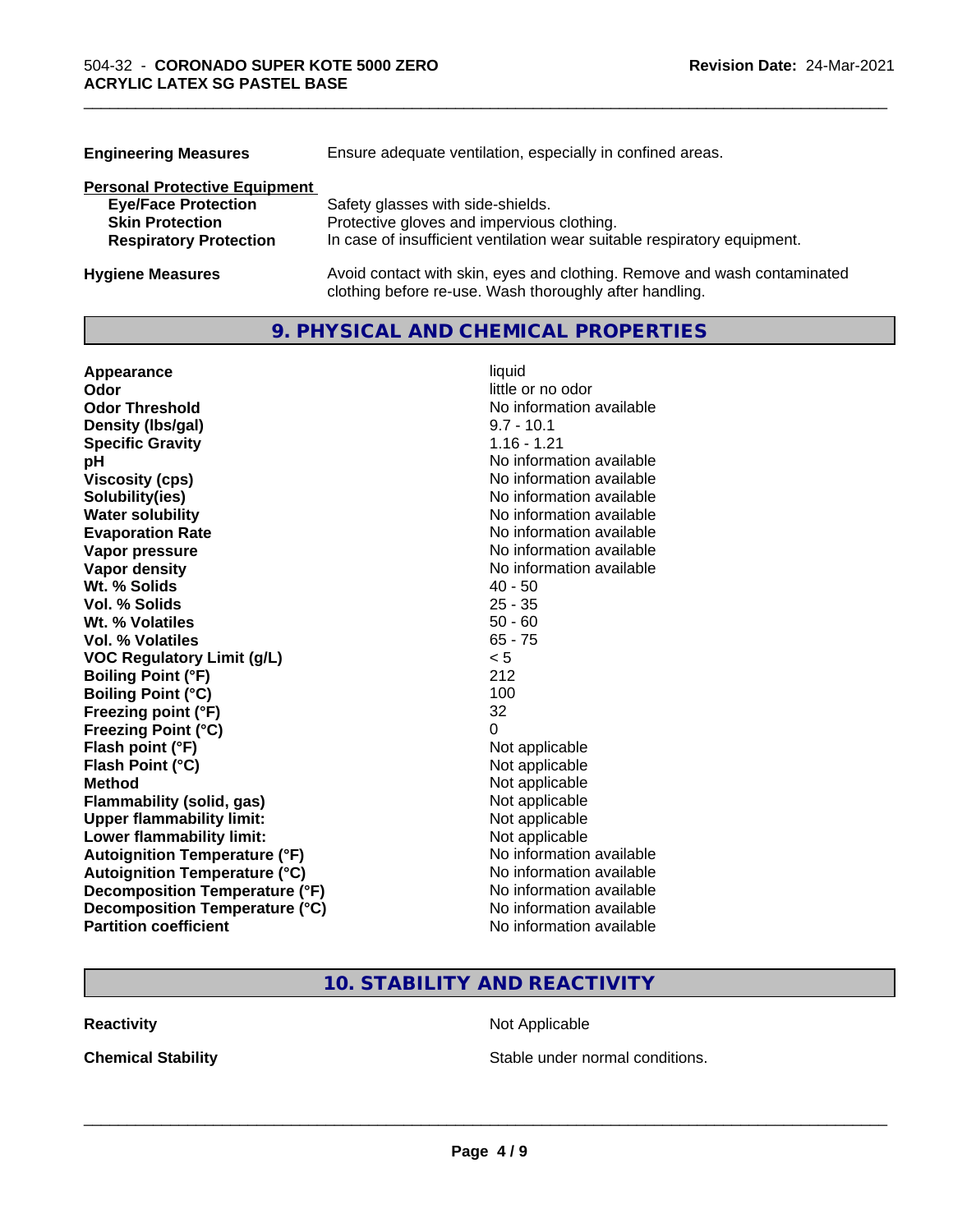| <b>Conditions to avoid</b>                                                                                                                                                                                                                                                                                                                         |                                                                                                                                                                                                                                                                                                                                                                              | Prevent from freezing.                                                                                                                                               |
|----------------------------------------------------------------------------------------------------------------------------------------------------------------------------------------------------------------------------------------------------------------------------------------------------------------------------------------------------|------------------------------------------------------------------------------------------------------------------------------------------------------------------------------------------------------------------------------------------------------------------------------------------------------------------------------------------------------------------------------|----------------------------------------------------------------------------------------------------------------------------------------------------------------------|
| <b>Incompatible Materials</b>                                                                                                                                                                                                                                                                                                                      |                                                                                                                                                                                                                                                                                                                                                                              | No materials to be especially mentioned.                                                                                                                             |
| <b>Hazardous Decomposition Products</b>                                                                                                                                                                                                                                                                                                            |                                                                                                                                                                                                                                                                                                                                                                              | None under normal use.                                                                                                                                               |
| Possibility of hazardous reactions                                                                                                                                                                                                                                                                                                                 |                                                                                                                                                                                                                                                                                                                                                                              | None under normal conditions of use.                                                                                                                                 |
|                                                                                                                                                                                                                                                                                                                                                    |                                                                                                                                                                                                                                                                                                                                                                              | 11. TOXICOLOGICAL INFORMATION                                                                                                                                        |
| <b>Product Information</b>                                                                                                                                                                                                                                                                                                                         |                                                                                                                                                                                                                                                                                                                                                                              |                                                                                                                                                                      |
| Information on likely routes of exposure                                                                                                                                                                                                                                                                                                           |                                                                                                                                                                                                                                                                                                                                                                              |                                                                                                                                                                      |
| <b>Principal Routes of Exposure</b>                                                                                                                                                                                                                                                                                                                |                                                                                                                                                                                                                                                                                                                                                                              | Eye contact, skin contact and inhalation.                                                                                                                            |
| <b>Acute Toxicity</b>                                                                                                                                                                                                                                                                                                                              |                                                                                                                                                                                                                                                                                                                                                                              |                                                                                                                                                                      |
| <b>Product Information</b>                                                                                                                                                                                                                                                                                                                         | No information available                                                                                                                                                                                                                                                                                                                                                     |                                                                                                                                                                      |
| Symptoms related to the physical, chemical and toxicological characteristics                                                                                                                                                                                                                                                                       |                                                                                                                                                                                                                                                                                                                                                                              |                                                                                                                                                                      |
| <b>Symptoms</b>                                                                                                                                                                                                                                                                                                                                    | No information available                                                                                                                                                                                                                                                                                                                                                     |                                                                                                                                                                      |
|                                                                                                                                                                                                                                                                                                                                                    |                                                                                                                                                                                                                                                                                                                                                                              | Delayed and immediate effects as well as chronic effects from short and long-term exposure                                                                           |
| Eye contact<br><b>Skin contact</b><br><b>Inhalation</b><br>Ingestion<br><b>Sensitization</b><br><b>Neurological Effects</b><br><b>Mutagenic Effects</b><br><b>Reproductive Effects</b><br><b>Developmental Effects</b><br><b>Target organ effects</b><br><b>STOT - single exposure</b><br><b>STOT - repeated exposure</b><br>Other adverse effects | May cause slight irritation.<br>skin and cause irritation.<br>May cause irritation of respiratory tract.<br>No information available<br>No information available.<br>No information available.<br>No information available.<br>No information available.<br>No information available.<br>No information available.<br>No information available.<br>No information available. | Substance may cause slight skin irritation. Prolonged or repeated contact may dry<br>Ingestion may cause gastrointestinal irritation, nausea, vomiting and diarrhea. |
| <b>Aspiration Hazard</b>                                                                                                                                                                                                                                                                                                                           | No information available                                                                                                                                                                                                                                                                                                                                                     |                                                                                                                                                                      |
| <b>Numerical measures of toxicity</b>                                                                                                                                                                                                                                                                                                              |                                                                                                                                                                                                                                                                                                                                                                              |                                                                                                                                                                      |
| The following values are calculated based on chapter 3.1 of the GHS document                                                                                                                                                                                                                                                                       |                                                                                                                                                                                                                                                                                                                                                                              |                                                                                                                                                                      |
| <b>ATEmix (oral)</b>                                                                                                                                                                                                                                                                                                                               | 68100 mg/kg                                                                                                                                                                                                                                                                                                                                                                  |                                                                                                                                                                      |

### **Component Information**

| Chemical name                       | <b>D50</b><br>)ral   | LD50<br>Dermal | LC50<br>Inhalation |
|-------------------------------------|----------------------|----------------|--------------------|
| $- \cdot$ .<br>ı dıoxıde<br>itanium | Rat<br>0000<br>mg/kg |                |                    |
| 13463-67-7                          |                      |                |                    |

# **Chronic Toxicity**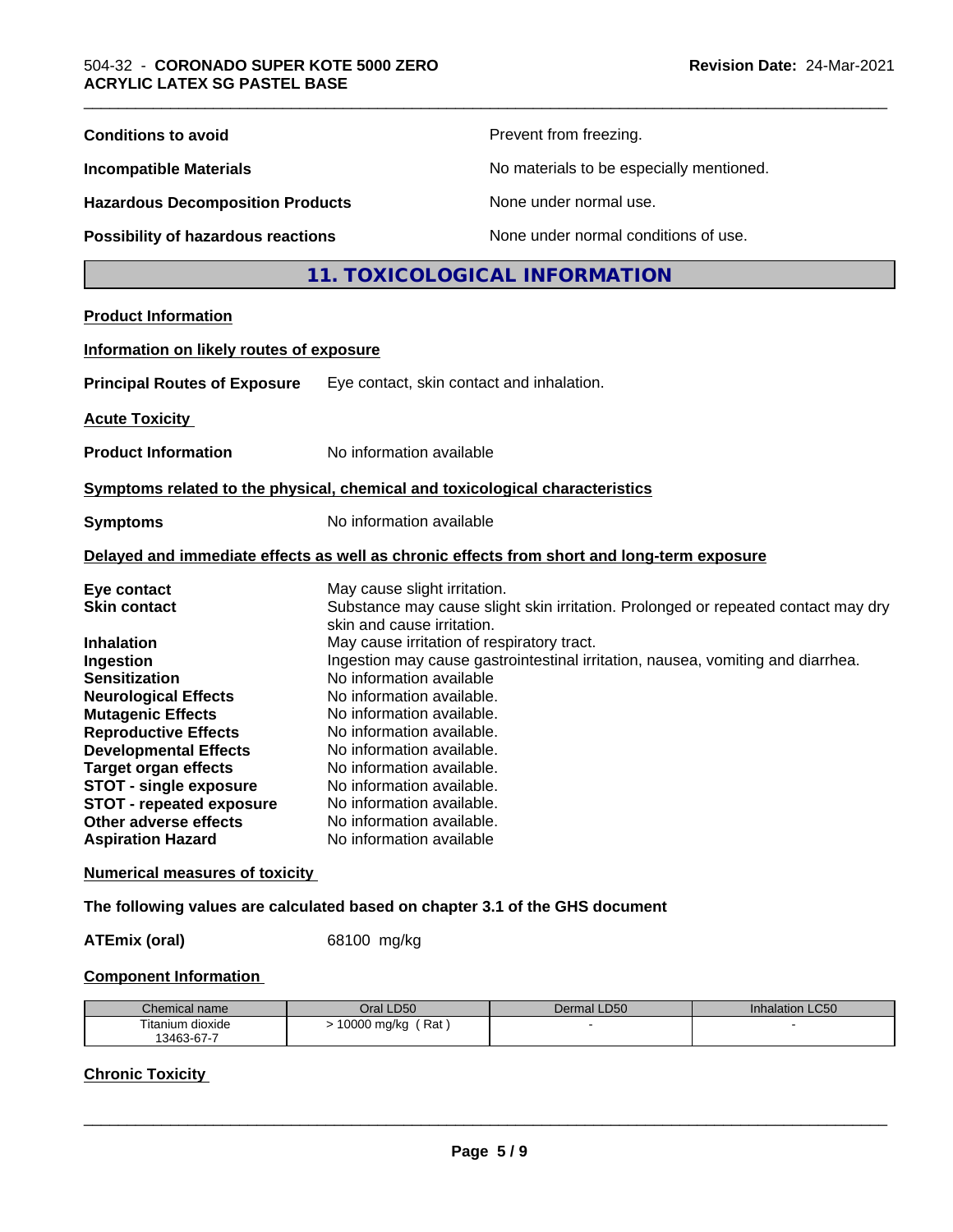#### **Carcinogenicity**

*The information below indicateswhether each agency has listed any ingredient as a carcinogen:.*

| Chemical<br>name               | <b>IARC</b>                        | <b>NTP</b> | <b>OCUM</b><br>שטש |
|--------------------------------|------------------------------------|------------|--------------------|
|                                | .<br>2R<br>Human<br>Possible<br>∠⊔ |            | ∟isted<br>.        |
| .<br>dioxide<br><b>itanium</b> | Carcinoɑen                         |            |                    |

\_\_\_\_\_\_\_\_\_\_\_\_\_\_\_\_\_\_\_\_\_\_\_\_\_\_\_\_\_\_\_\_\_\_\_\_\_\_\_\_\_\_\_\_\_\_\_\_\_\_\_\_\_\_\_\_\_\_\_\_\_\_\_\_\_\_\_\_\_\_\_\_\_\_\_\_\_\_\_\_\_\_\_\_\_\_\_\_\_\_\_\_\_

• Although IARC has classified titanium dioxide as possibly carcinogenic to humans (2B), their summary concludes: "No significant exposure to titanium dioxide is thought to occur during the use of products in which titanium dioxide is bound to other materials, such as paint."

#### **Legend**

IARC - International Agency for Research on Cancer NTP - National Toxicity Program OSHA - Occupational Safety & Health Administration

**12. ECOLOGICAL INFORMATION**

# **Ecotoxicity Effects**

The environmental impact of this product has not been fully investigated.

### **Product Information**

# **Acute Toxicity to Fish**

No information available

#### **Acute Toxicity to Aquatic Invertebrates**

No information available

#### **Acute Toxicity to Aquatic Plants**

No information available

#### **Persistence / Degradability**

No information available.

#### **Bioaccumulation**

There is no data for this product.

#### **Mobility in Environmental Media**

No information available.

#### **Ozone**

No information available

#### **Component Information**

#### **Acute Toxicity to Fish**

Titanium dioxide  $LC50:$  > 1000 mg/L (Fathead Minnow - 96 hr.)

### **Acute Toxicity to Aquatic Invertebrates**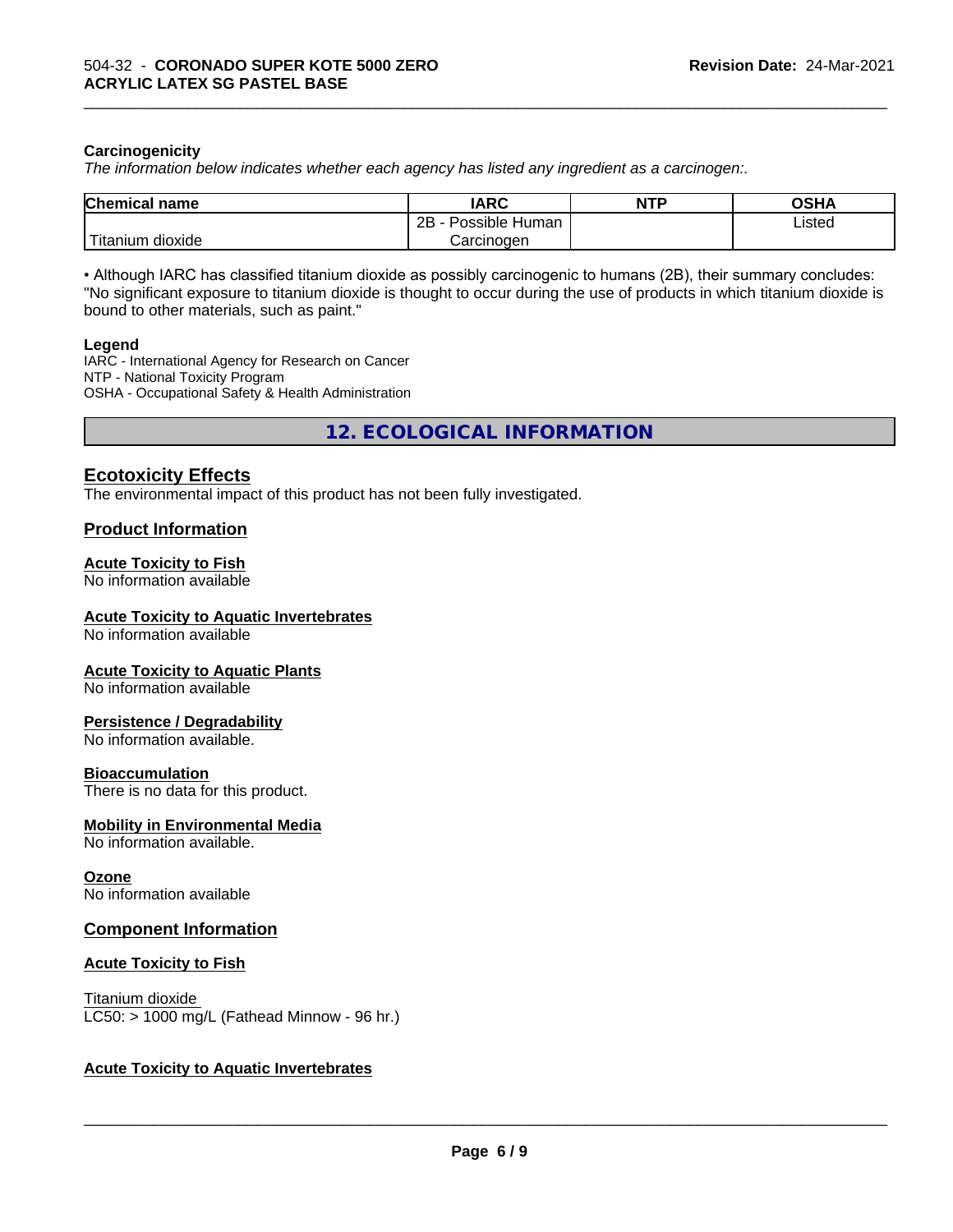No information available

#### **Acute Toxicity to Aquatic Plants**

No information available

|                              | 13. DISPOSAL CONSIDERATIONS                                                                                                                                                                                               |
|------------------------------|---------------------------------------------------------------------------------------------------------------------------------------------------------------------------------------------------------------------------|
| <b>Waste Disposal Method</b> | Dispose of in accordance with federal, state, and local regulations. Local<br>requirements may vary, consult your sanitation department or state-designated<br>environmental protection agency for more disposal options. |
|                              | 14. TRANSPORT INFORMATION                                                                                                                                                                                                 |
| <b>DOT</b>                   | Not regulated                                                                                                                                                                                                             |
| <b>ICAO/IATA</b>             | Not regulated                                                                                                                                                                                                             |
| <b>IMDG/IMO</b>              | Not regulated                                                                                                                                                                                                             |
|                              | <b>15. REGULATORY INFORMATION</b>                                                                                                                                                                                         |

\_\_\_\_\_\_\_\_\_\_\_\_\_\_\_\_\_\_\_\_\_\_\_\_\_\_\_\_\_\_\_\_\_\_\_\_\_\_\_\_\_\_\_\_\_\_\_\_\_\_\_\_\_\_\_\_\_\_\_\_\_\_\_\_\_\_\_\_\_\_\_\_\_\_\_\_\_\_\_\_\_\_\_\_\_\_\_\_\_\_\_\_\_

# **International Inventories**

| <b>TSCA: United States</b> | Yes - All components are listed or exempt. |
|----------------------------|--------------------------------------------|
| <b>DSL: Canada</b>         | Yes - All components are listed or exempt. |

# **Federal Regulations**

| SARA 311/312 hazardous categorization |  |
|---------------------------------------|--|
|---------------------------------------|--|

| Acute health hazard               | Nο |
|-----------------------------------|----|
| Chronic Health Hazard             | Nο |
| Fire hazard                       | N٥ |
| Sudden release of pressure hazard | Nο |
| Reactive Hazard                   | N٥ |

#### **SARA 313**

Section 313 of Title III of the Superfund Amendments and Reauthorization Act of 1986 (SARA). This product contains a chemical or chemicals which are subject to the reporting requirements of the Act and Title 40 of the Code of Federal Regulations, Part 372:

*None*

**Clean Air Act,Section 112 Hazardous Air Pollutants (HAPs) (see 40 CFR 61)** This product contains the following HAPs:

*None*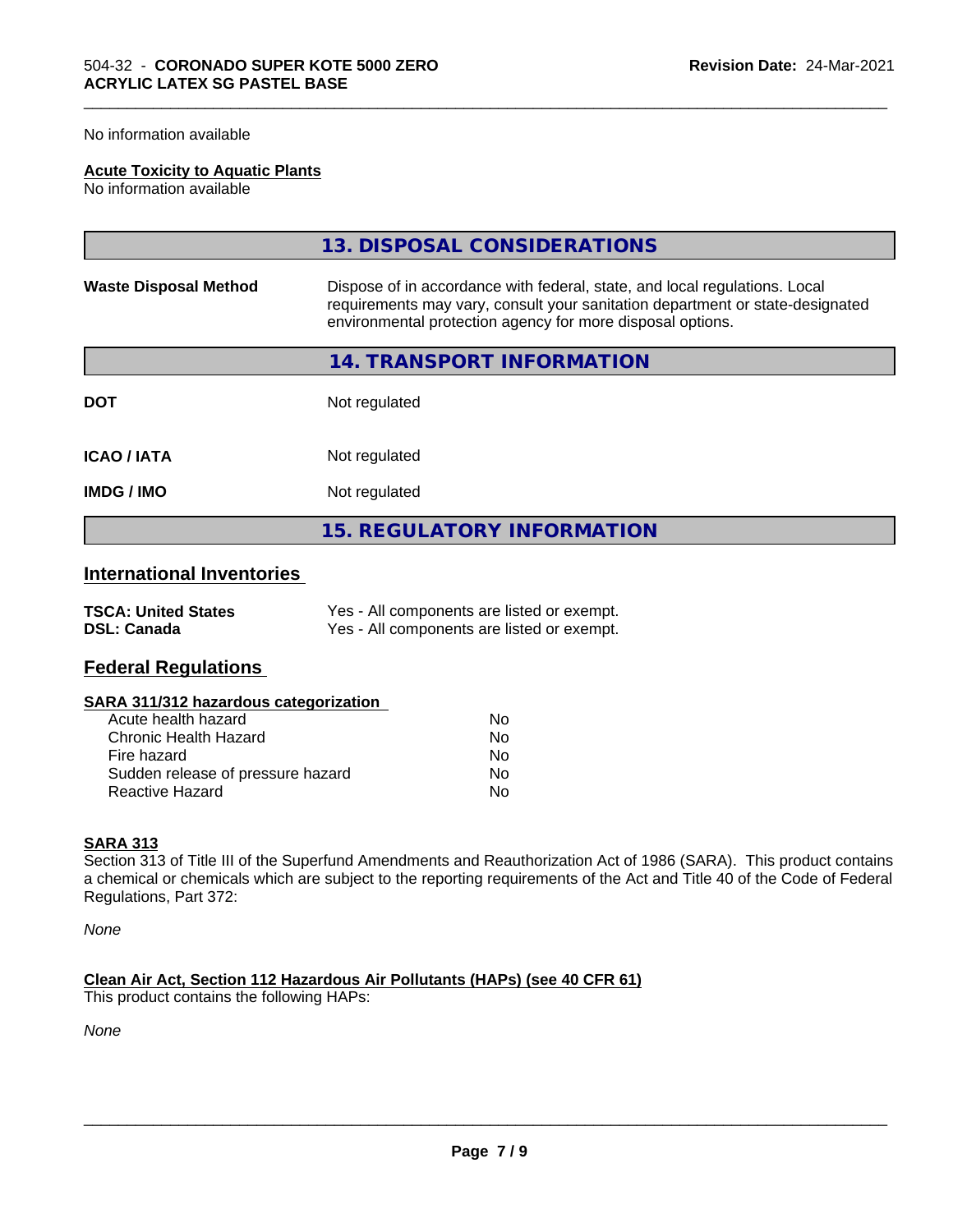# **US State Regulations**

#### **California Proposition 65**

**AVIMARNING:** Cancer and Reproductive Harm– www.P65warnings.ca.gov

#### **State Right-to-Know**

| Chemical                 | ма      | <i><u>Inrenu</u></i> | vlvania |
|--------------------------|---------|----------------------|---------|
| <b>nome</b>              | в втори | ימוח                 |         |
| name                     | nuscus  | <b>Jerse</b>         |         |
| --<br>dioxide<br>itaniun |         |                      |         |

\_\_\_\_\_\_\_\_\_\_\_\_\_\_\_\_\_\_\_\_\_\_\_\_\_\_\_\_\_\_\_\_\_\_\_\_\_\_\_\_\_\_\_\_\_\_\_\_\_\_\_\_\_\_\_\_\_\_\_\_\_\_\_\_\_\_\_\_\_\_\_\_\_\_\_\_\_\_\_\_\_\_\_\_\_\_\_\_\_\_\_\_\_

#### **Legend**

X - Listed

| <b>16. OTHER INFORMATION</b> |           |                        |                      |          |  |
|------------------------------|-----------|------------------------|----------------------|----------|--|
|                              |           |                        |                      |          |  |
| HMIS -                       | Health: 1 | <b>Flammability: 0</b> | <b>Reactivity: 0</b> | $PPE: -$ |  |
|                              |           |                        |                      |          |  |
| <b>HMIS Legend</b>           |           |                        |                      |          |  |
| 0 - Minimal Hazard           |           |                        |                      |          |  |
| 1 - Slight Hazard            |           |                        |                      |          |  |
| 2 - Moderate Hazard          |           |                        |                      |          |  |
| 3 - Serious Hazard           |           |                        |                      |          |  |
| 4 - Severe Hazard            |           |                        |                      |          |  |
| * - Chronic Hazard           |           |                        |                      |          |  |

X - Consult your supervisor or S.O.P. for "Special" handling instructions.

*Note: The PPE rating has intentionally been left blank. Choose appropriate PPE that will protect employees from the hazards the material will present under the actual normal conditions of use.*

*Caution: HMISÒ ratings are based on a 0-4 rating scale, with 0 representing minimal hazards or risks, and 4 representing significant hazards or risks. Although HMISÒ ratings are not required on MSDSs under 29 CFR 1910.1200, the preparer, has chosen to provide them. HMISÒ ratings are to be used only in conjunction with a fully implemented HMISÒ program by workers who have received appropriate HMISÒ training. HMISÒ is a registered trade and service mark of the NPCA. HMISÒ materials may be purchased exclusively from J. J. Keller (800) 327-6868.*

 **WARNING!** If you scrape, sand, or remove old paint, you may release lead dust. LEAD IS TOXIC. EXPOSURE TO LEAD DUST CAN CAUSE SERIOUS ILLNESS, SUCH AS BRAIN DAMAGE, ESPECIALLY IN CHILDREN. PREGNANT WOMEN SHOULD ALSO AVOID EXPOSURE.Wear a NIOSH approved respirator to control lead exposure. Clean up carefully with a HEPA vacuum and a wet mop. Before you start, find out how to protect yourself and your family by contacting the National Lead Information Hotline at 1-800-424-LEAD or log on to www.epa.gov/lead.

| <b>Prepared By</b>      | <b>Product Stewardship Department</b><br>Benjamin Moore & Co.<br>101 Paragon Drive<br>Montvale, NJ 07645<br>800-225-5554 |
|-------------------------|--------------------------------------------------------------------------------------------------------------------------|
| <b>Revision Date:</b>   | 24-Mar-2021                                                                                                              |
| <b>Revision Summary</b> | Not available                                                                                                            |